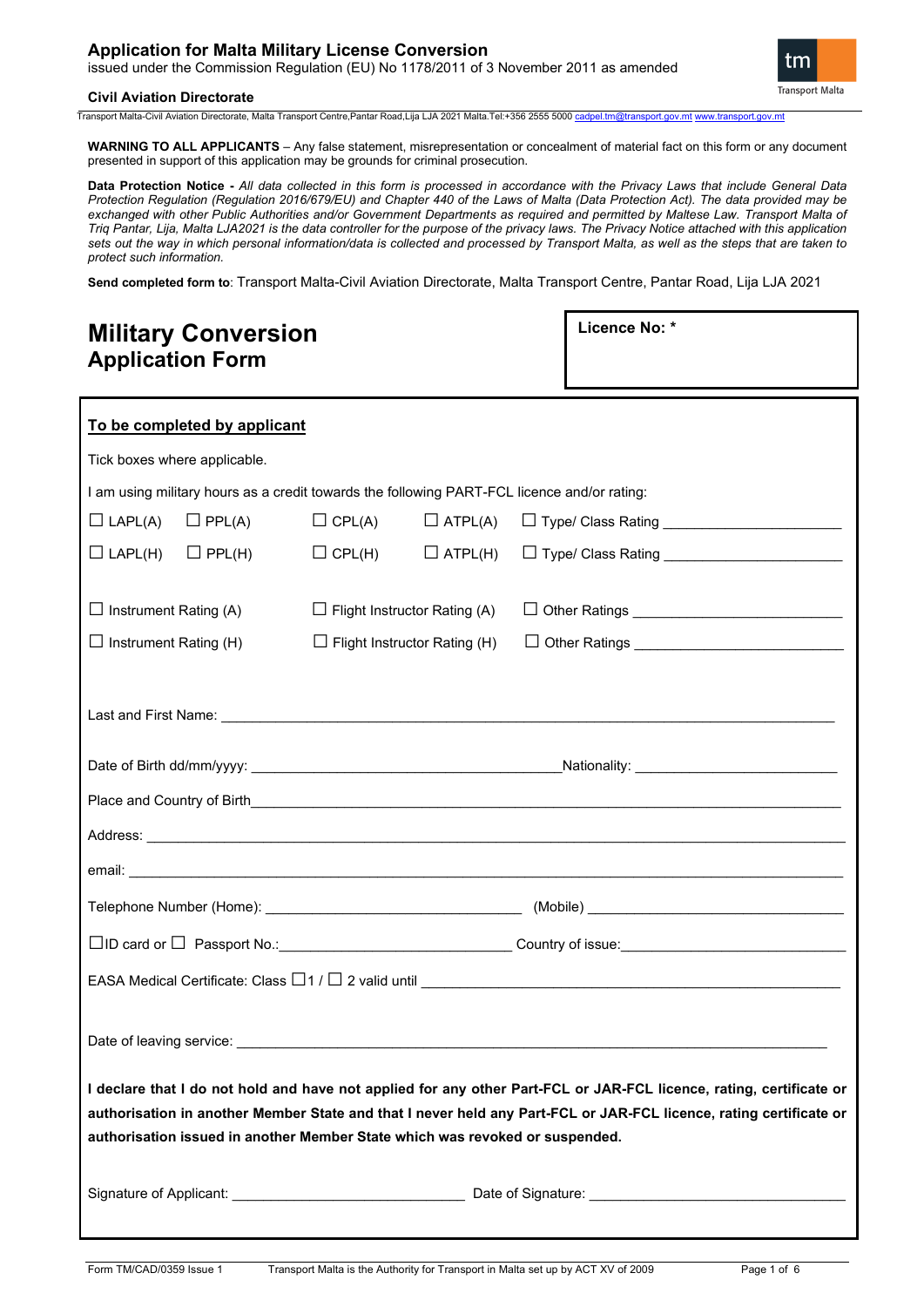**Application for Malta Military License Conversion**<br>Transport Malta-Civil Aviation Directorate, Malta Transport Centre,Pantar Road,Lija LJA 2021 Malta.Tel:+356 2555 5000 <u>[cadpel.tm@transport.gov.mt](mailto:cadpel.tm@transport.gov.mt)</u> [www.transport.gov.mt](http://www.transport.gov.mt/)

## **Military Conversion Application form**

Hours Breakdown (Please do not add taxi time to the military logbook time)

**Aeroplane hours flown whilst in the Armed Forces of Malta**

| <b>Hours Flown</b>                                                                           | <b>Single Engine</b> |                | <b>Multi Engine</b> |                | <b>SPHPA</b> |  |
|----------------------------------------------------------------------------------------------|----------------------|----------------|---------------------|----------------|--------------|--|
|                                                                                              | <b>Piston</b>        | <b>Turbine</b> | <b>Piston</b>       | <b>Turbine</b> |              |  |
| Aircraft names                                                                               |                      |                |                     |                |              |  |
| applicable to the                                                                            |                      |                |                     |                |              |  |
| relevant column or                                                                           |                      |                |                     |                |              |  |
| ICAO type designator                                                                         |                      |                |                     |                |              |  |
|                                                                                              |                      |                |                     |                |              |  |
| <b>Hours Flown - Day</b>                                                                     |                      |                |                     |                |              |  |
| Pilot in command                                                                             |                      |                |                     |                |              |  |
| Co-Pilot                                                                                     |                      |                |                     |                |              |  |
| Dual                                                                                         |                      |                |                     |                |              |  |
| Instrument                                                                                   |                      |                |                     |                |              |  |
|                                                                                              |                      |                |                     |                |              |  |
| <b>Hours Flown - Night</b>                                                                   |                      |                |                     |                |              |  |
| Pilot in command                                                                             |                      |                |                     |                |              |  |
| Co-Pilot                                                                                     |                      |                |                     |                |              |  |
| Dual                                                                                         |                      |                |                     |                |              |  |
| Instrument                                                                                   |                      |                |                     |                |              |  |
| <b>Total Hours Flown</b>                                                                     |                      |                |                     |                |              |  |
| Total Hours flown as Multi-crew in a single pilot aircraft and aircraft type (if applicable) |                      |                |                     |                |              |  |

Please provide any further information which will assist with the assessment of the application.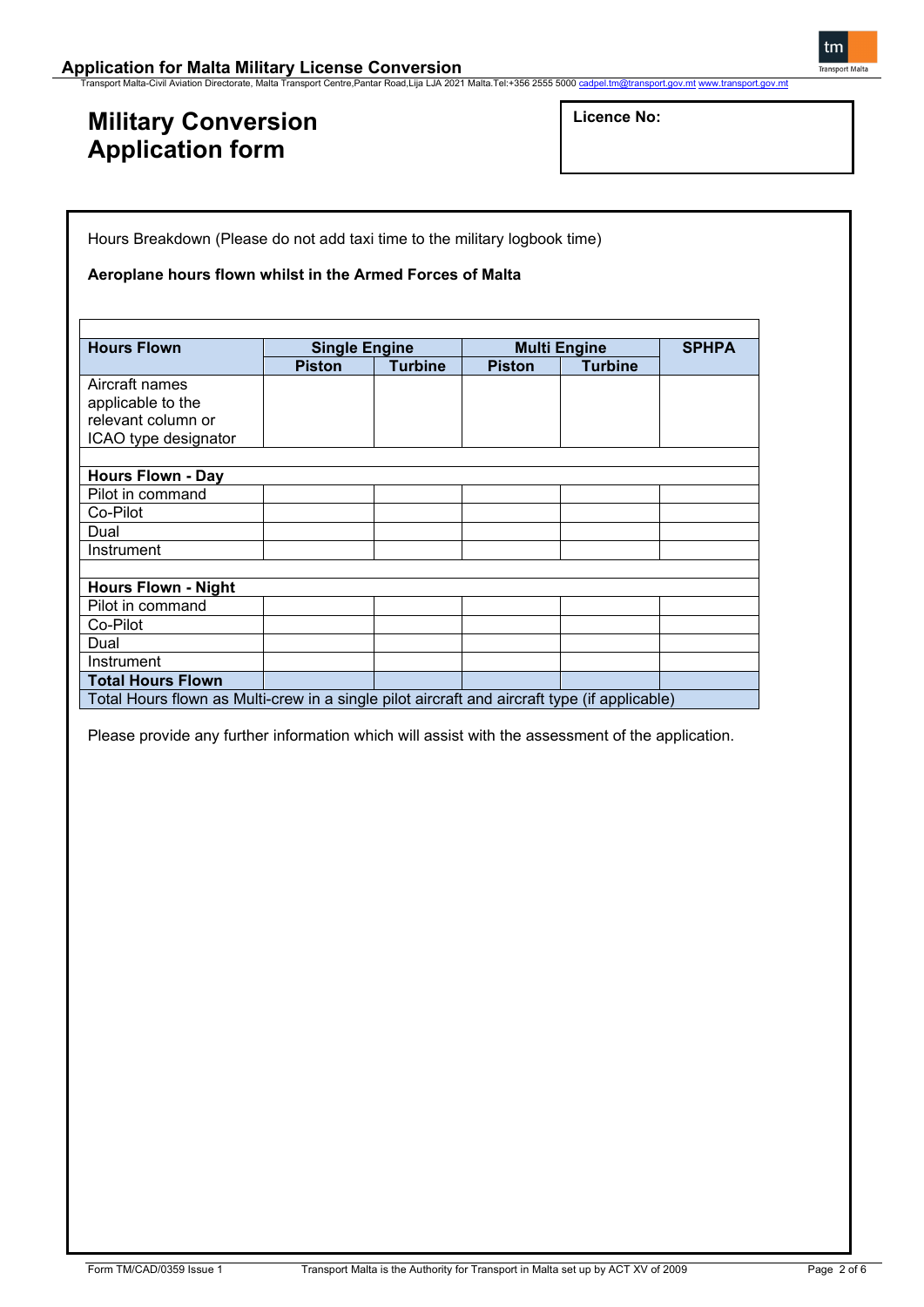# **Military Conversion Application form**

| Licence No: |  |
|-------------|--|
|-------------|--|

Hours Breakdown (Please do not add taxi time to the military logbook time)

### **Helicopter hours flown whilst in the Armed Forces of Malta**

| <b>Hours Flown</b>                                                                           | <b>Single Engine</b> |                | <b>Multi Engine</b> | <b>Multi Pilot</b> |
|----------------------------------------------------------------------------------------------|----------------------|----------------|---------------------|--------------------|
|                                                                                              | <b>Piston</b>        | <b>Turbine</b> | <b>Turbine</b>      | <b>Helicopter</b>  |
| Aircraft names                                                                               |                      |                |                     |                    |
| applicable to the                                                                            |                      |                |                     |                    |
| relevant column or                                                                           |                      |                |                     |                    |
| ICAO type designator                                                                         |                      |                |                     |                    |
|                                                                                              |                      |                |                     |                    |
| <b>Hours Flown - Day</b>                                                                     |                      |                |                     |                    |
| Pilot in command                                                                             |                      |                |                     |                    |
| Co-Pilot                                                                                     |                      |                |                     |                    |
| Dual                                                                                         |                      |                |                     |                    |
| Instrument                                                                                   |                      |                |                     |                    |
|                                                                                              |                      |                |                     |                    |
| <b>Hours Flown - Night</b>                                                                   |                      |                |                     |                    |
| Pilot in command                                                                             |                      |                |                     |                    |
| Co-Pilot                                                                                     |                      |                |                     |                    |
| Dual                                                                                         |                      |                |                     |                    |
| Instrument                                                                                   |                      |                |                     |                    |
|                                                                                              |                      |                |                     |                    |
| <b>Total Hours Flown</b>                                                                     |                      |                |                     |                    |
| Total Hours flown as Multi-crew in a single pilot aircraft and aircraft type (if applicable) |                      |                |                     |                    |

Please provide any further information which will assist with the assessment of the application.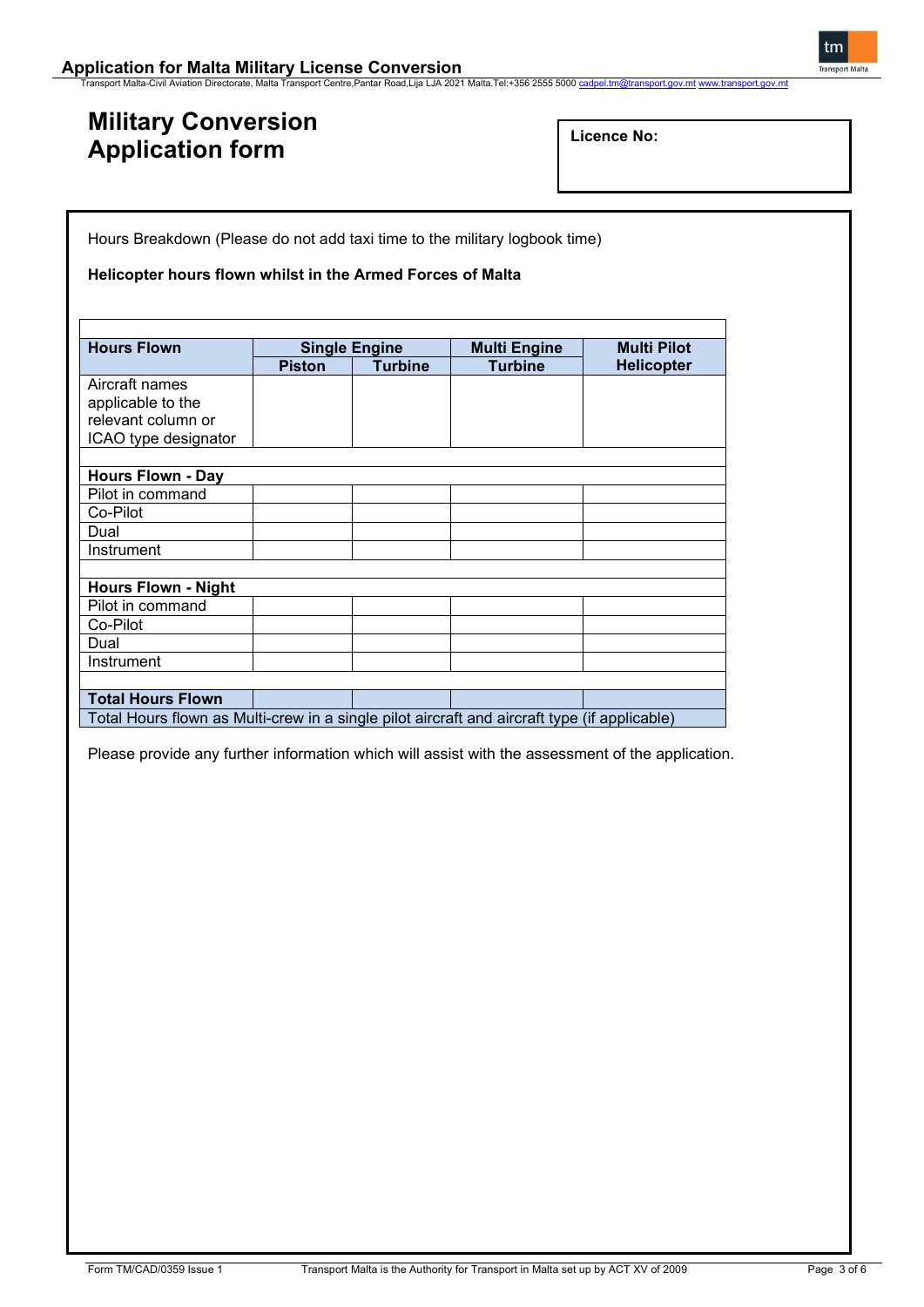## **Military Conversion Application form**

**Licence No:** 

### **DECLARATION OF THE COMMANDER AFM/ COMMANDING OFFICER/ ATO HEAD OF TRAINING**

I hereby confirm that the information provided by the applicant regarding Military experience is correct

\_\_\_\_\_\_\_\_\_\_\_\_\_\_\_\_\_\_\_\_\_\_\_\_\_\_\_\_\_\_\_\_\_\_\_\_\_\_\_\_\_\_\_\_\_\_\_\_\_\_\_\_\_\_\_\_\_\_\_\_\_\_\_\_\_\_\_\_\_\_\_\_\_\_\_\_\_\_\_\_\_\_\_

ATO approval number (if an ATO): \_\_\_\_\_\_\_\_\_\_\_\_\_\_\_\_\_\_\_\_\_\_\_\_\_\_\_\_\_\_\_\_\_\_\_\_\_\_\_\_\_\_\_\_\_\_\_\_\_\_\_\_\_\_\_

Name of Commander AFM/ Commanding Officer/ ATO Head of Training

Signature: \_\_\_\_\_\_\_\_\_\_\_\_\_\_\_\_\_\_\_\_\_\_\_\_\_\_\_\_\_\_ Date of signature: \_\_\_\_\_\_\_\_\_\_\_\_\_\_\_\_\_\_\_\_\_\_\_\_\_\_

ATO/ Military Stamp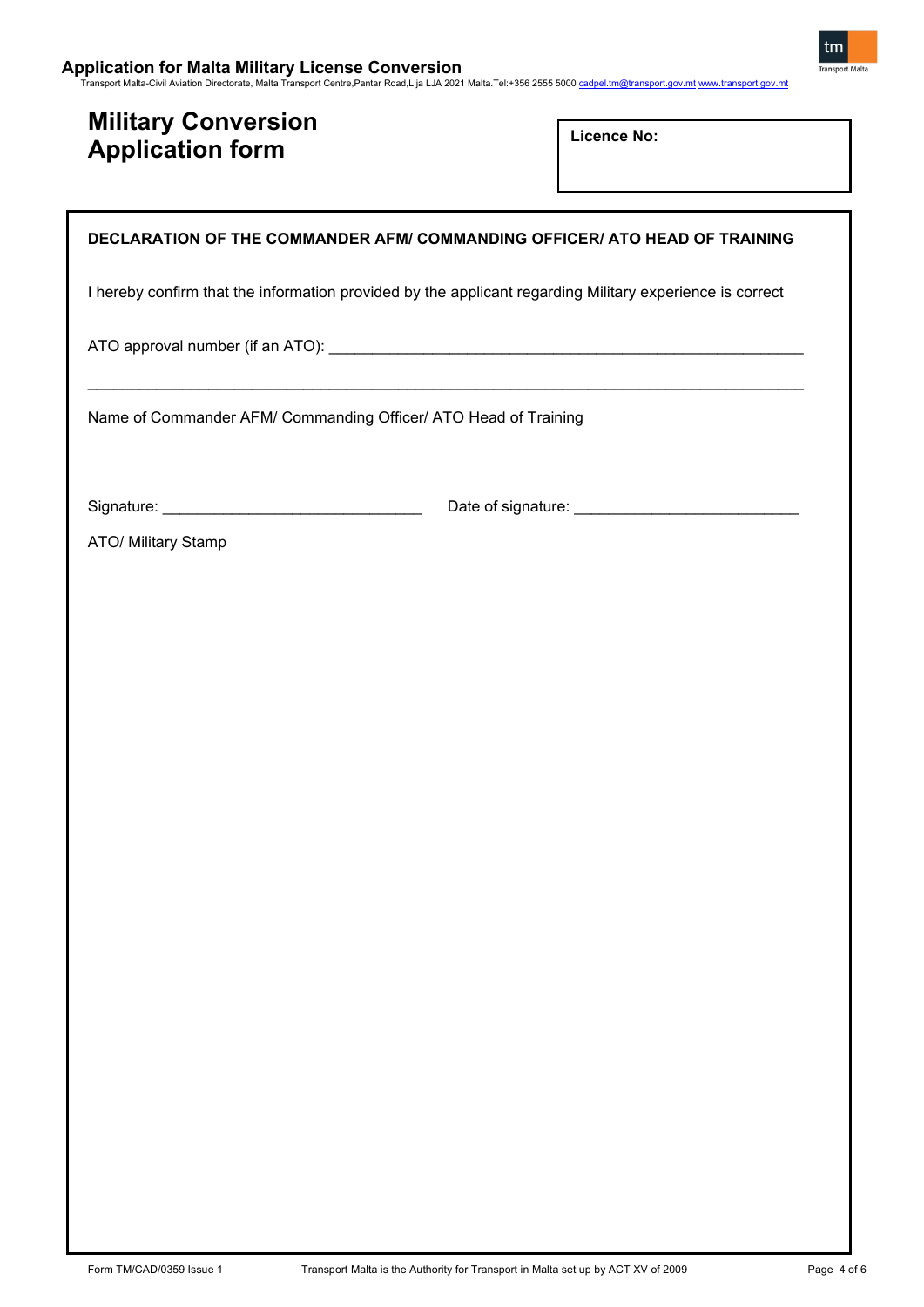Transport Malta-Civil Aviation Directorate, Malta Transport Centre,Pantar Road,Lija LJA 2021 Malta.Tel:+356 2555 5000 [cadpel.tm@transport.gov.mt](mailto:cadpel.tm@transport.gov.mt) [www.transport.gov.mt](http://www.transport.gov.mt/)

## **Military Conversion Application form**

| Licence No: |  |
|-------------|--|
|-------------|--|

**Submission Instructions Documents Required:** 1. A copy of the Malta ID Card (both sides) or Passport [Original has to be presented before licence is collected] 2. A copy of the Medical Certificate [Original has to be presented before licence is collected] 3. Log Book – All flight instruction / ground instruction / under supervision flight entries must be signed by the instructor 4. Copy of ATO Approval Certificate if not issued by Transport Malta 5. Copy of any licence for which credit is claimed [Original has to be presented before licence is collected] 6. Copy of AFM letter of Termination **Office use Only** 1  $\circled{2}$  $\circledS$  $\bigoplus$ G (6)

### **It is important to send all the documents to avoid a delay in the issue of the licence.**

**Fee**: The applicable fee in the Malta Air Navigation Order / Scheme of Charges on the Transport Malta website has to be submitted with the application.

Queries: If you need additional information send an email to [cadpel.tm@transport.gov.mt](mailto:cadpel.tm@transport.gov.mt) to the attention of **Personnel Licensing Section, Civil Aviation Directorate** giving your contact telephone number.